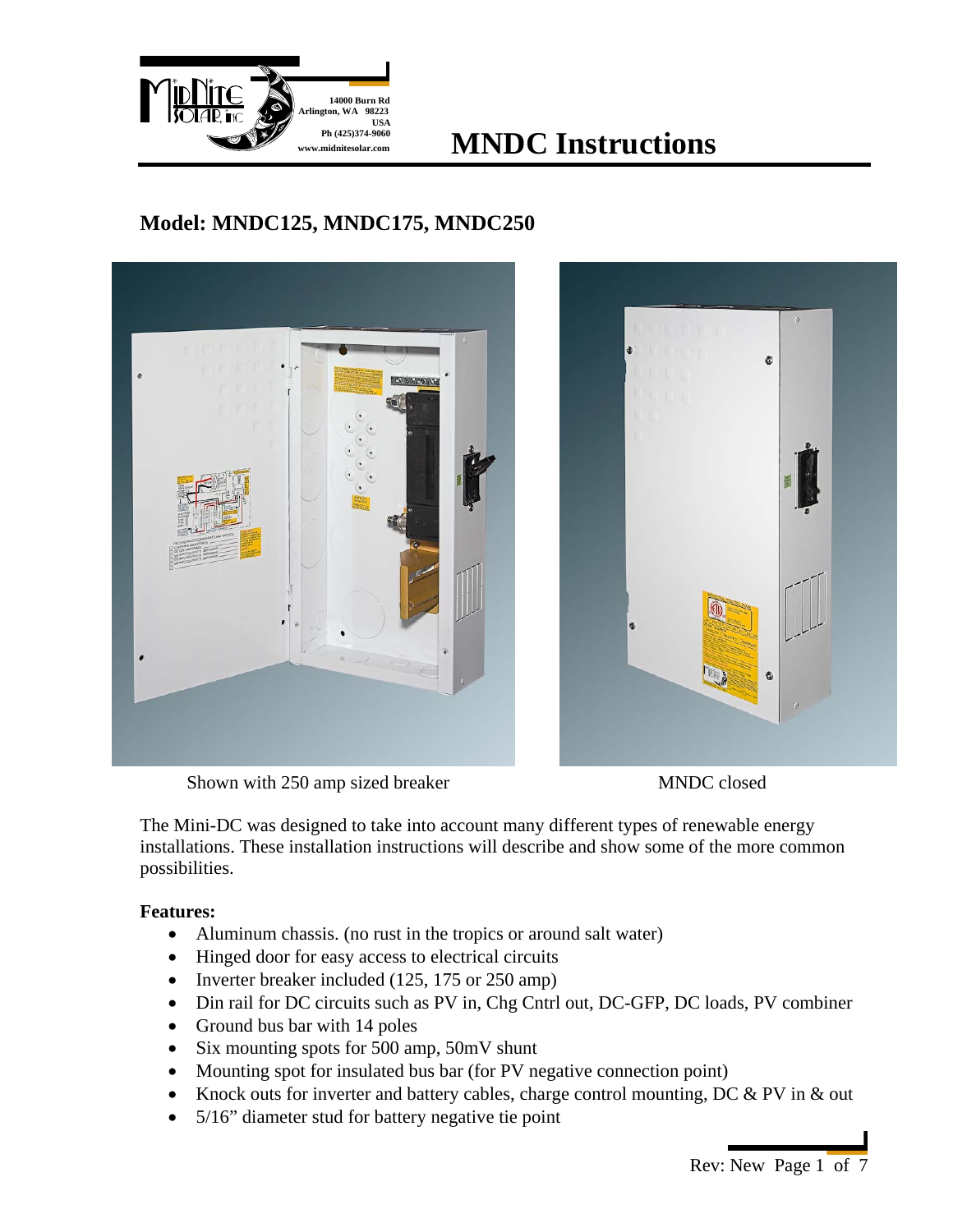#### **Dimensioned drawing showing conduit locations and sizes**



Top view showing three 1" knockouts. The left

#### **Wire type**

Due to the small size of this box and limited wire bending room, it is required that the super flexible type battery cable be utilized. Cobra Cable X-Flex is one approved type of cable. Welding cable although not listed for use in residential wiring will also meet the flexibility requirement. Wiring for the din rail mount breakers such as 6AWG for PV circuits may be the stiff THHN or similar type of wire.

box.

conduit opening if required. This is one way to hook up to a Trace or Xantrex DR Series conduit

Rev: New Page 2 of 7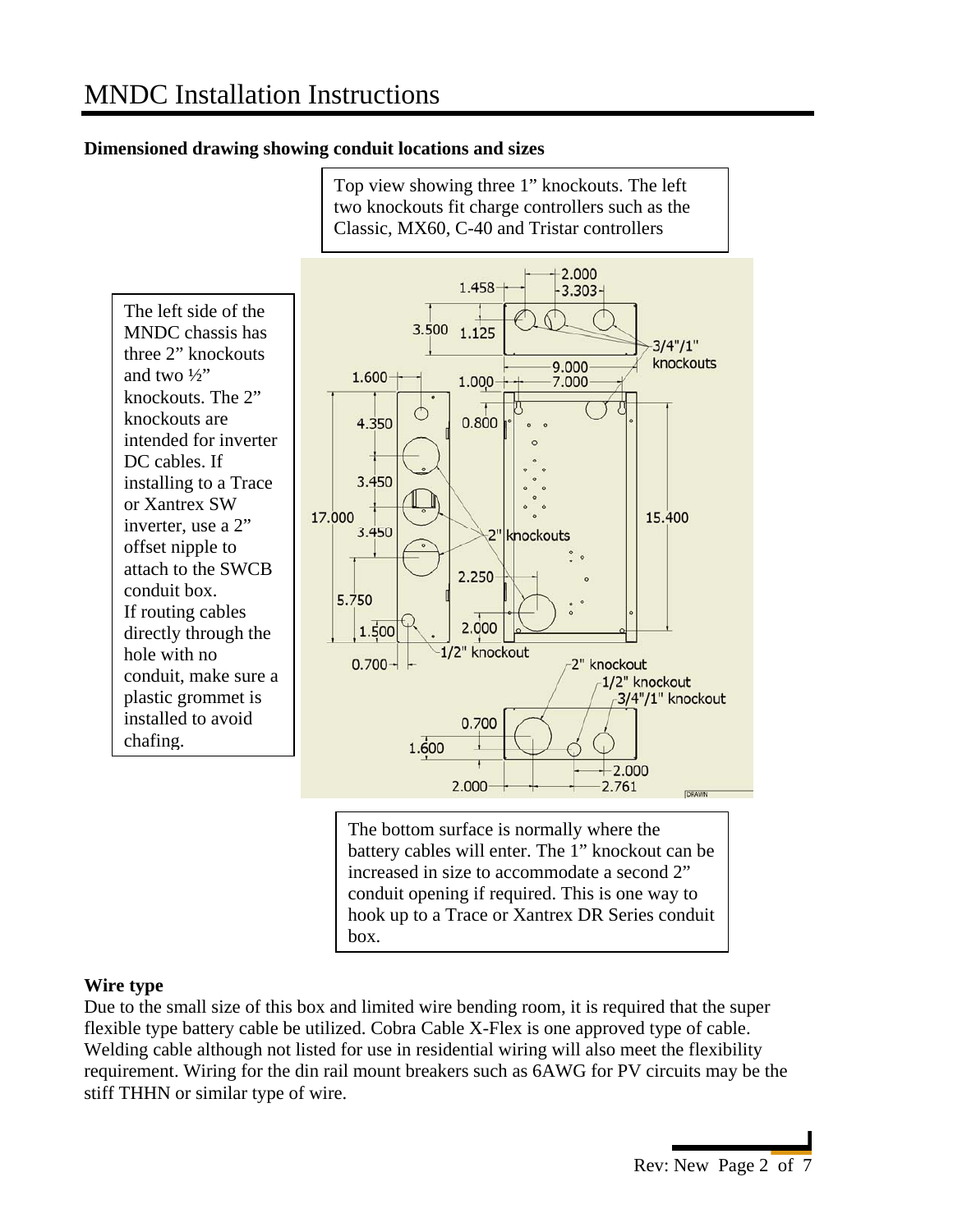

**Wiring diagram supplied on the door of MNDC** 

### **Grounding**

There are various ground circuits that need to be considered in the renewable energy system. The MNDC chassis should be grounded to your earth ground rod through a 6AWG wire connected to the ground bus bar located in the top left section of the MNDC chassis. The MNDC ground bus bar will then become your primary system DC ground. The ground bus bar is also where DC lightning arrestors get grounded. It is advisable to use one of the ½" conduit knockouts to mount a DC lightning arrestor to the MNDC box. It is also common to have a DC lightning arrestor out at the PV Panels that are grounded through their own ground rod. In dry climates it is advisable to also run a ground wire from the PV panels to the MNDC ground. The MNDC ground bus bar is an ideal place to ground a DC-GFP when installed as well as the inverter chassis and the charge control chassis. Do the grounds first since they normally lie in the bottom of the chassis.



 **Ground Bus Bar**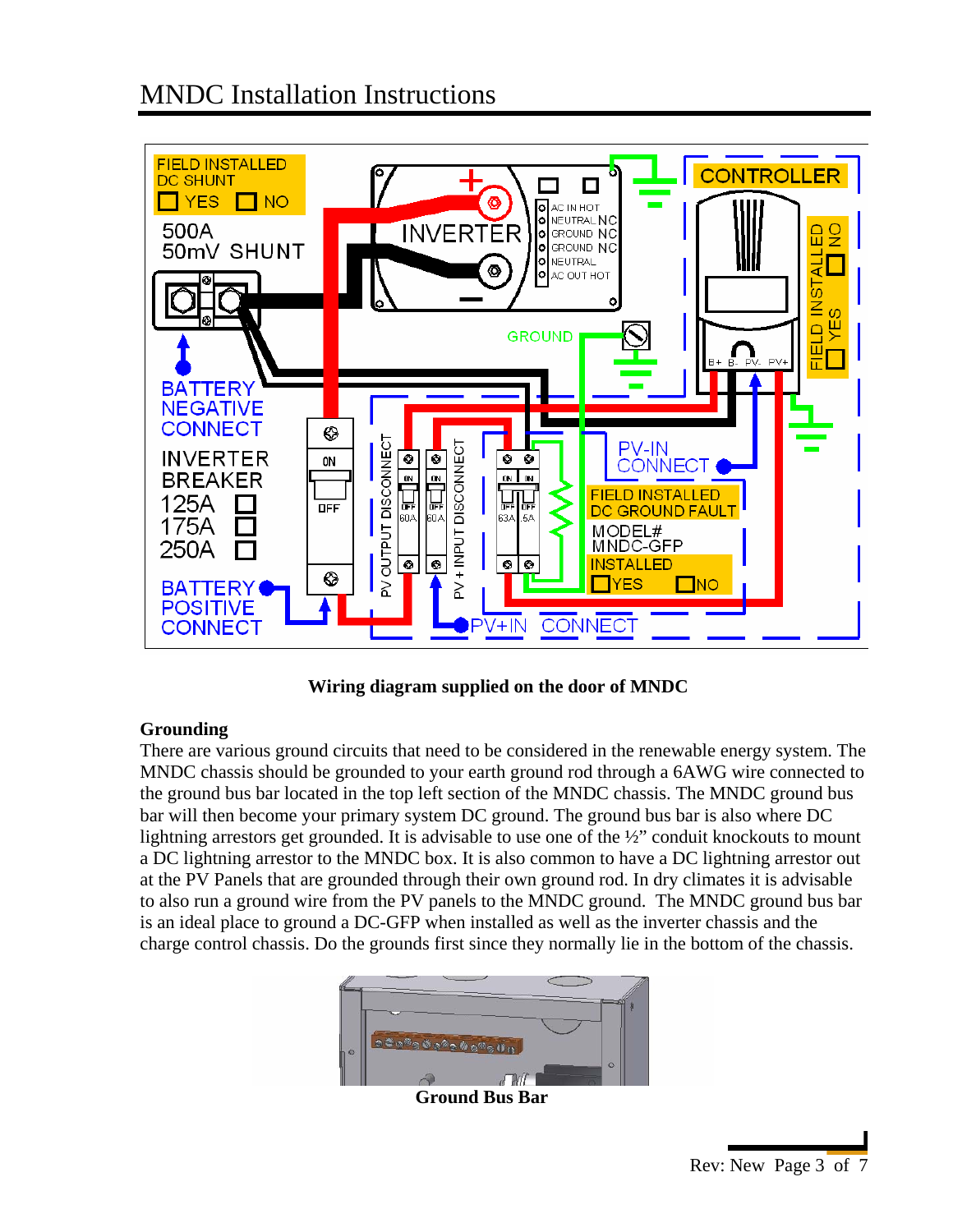### **Battery Negative connection**

The wiring diagram shows a 500 amp shunt. This is used to measure voltage drop across the shunt to aid in calculating battery state of charge. The shunt does not ground the battery negative circuit. If this shunt is not installed, then you may use the 5/16" stud directly above the shunt area as a battery negative tie point. Using this tie point will ground the battery negative to the chassis. Grounding the battery negative is not allowed when employing a DC-GFP device. The inverter side of the shunt or the 5/16" stud are also an ideal tie point for PV negative or other DC negative circuits.

Battery status monitor systems such as the Trimetric, E-Meter, Trace Meter etc are available with or without the 500 amp 50mV shunt. The MNDC does not come with this shunt, so you will need to order the shunt.



**Shunt mounted horizontal on bottom dimples Shunt mounted vertical on bottom dimples** 





 **5/16" stud for battery negative tie point** 

The hardware kit bag contains a 5/16" kepnut for use with this grounding battery negative stud.

### **Battery Positive connections**

DC positive from the battery bank connects to the lower section of the large DC inverter breaker. The lower inverter breaker stud is also the common point for connection of additional DC circuits such as from the output of a charge controller. Do not connect other charging sources to the top of the inverter breaker as this would apply power to the inverter even when the inverter breaker is turned off. The top section of the inverter breaker connects to the inverter positive battery terminal post. The following photo shows the inverter breaker wired with an additional charging source connected to the bottom section of the breaker.

Rev: New Page 4 of 7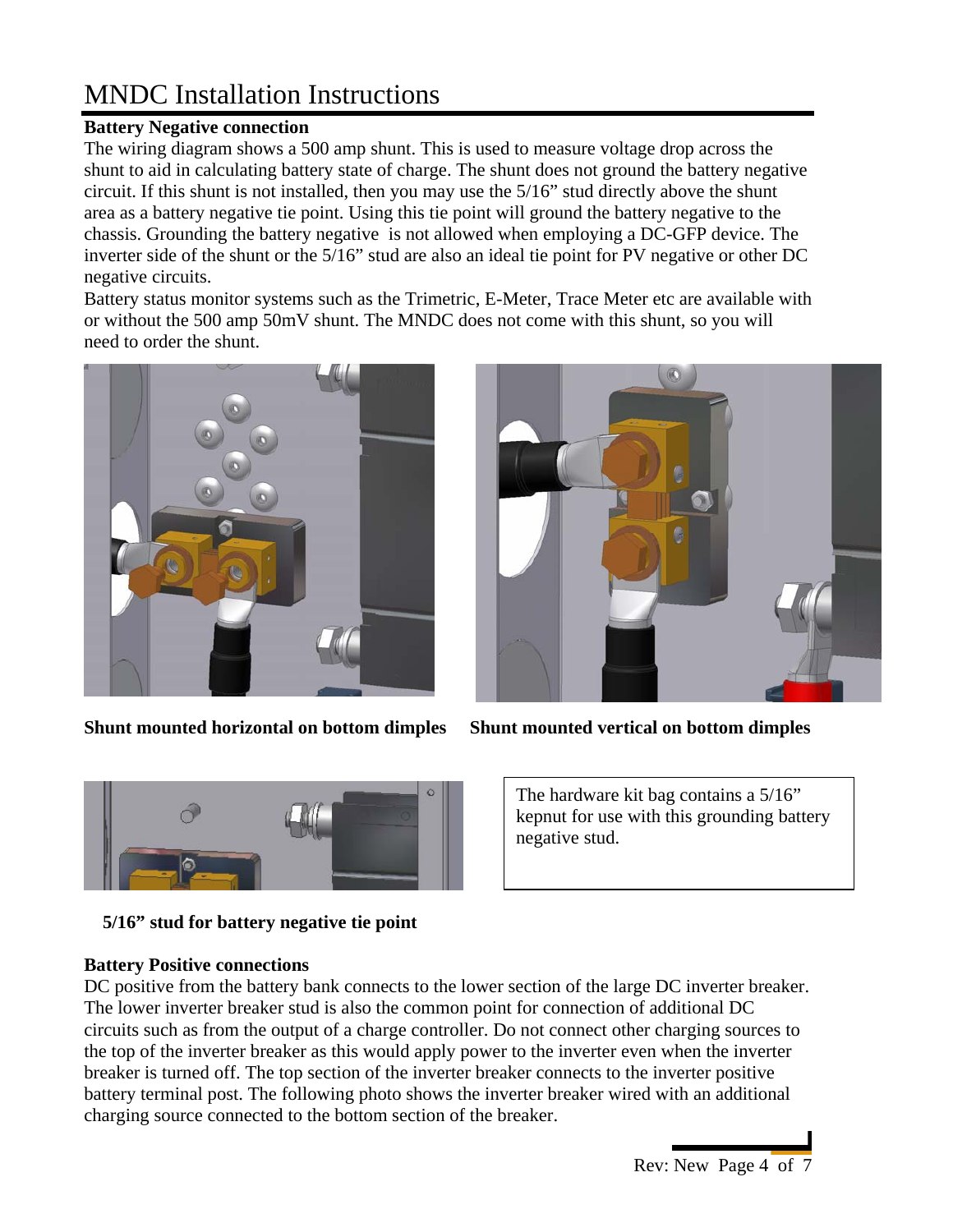

 **Battery Positive connections and shunt wiring** 

Note the 6AWG wire connected to the lower section of the inverter battery breaker. This comes from the output breaker from a charge controller.

The inverter negative shunt connection has the corresponding negative circuit from the charge controller and negative from the DC-GFP.



 **Wire exit to inverter** 



**Din Rail mounted breakers** 

There are three 2" conduit knock outs for inverter wire exit. Carefully analyze the possible wire exit paths to the inverter. Six different shunt placement options have been provided in order to better accommodate a wide range of inverter options. Cables may also exit the bottom in order to reach an inverter not mounted to the left of the MNDC enclosure.

Din Rail mount breakers shown are for a solar charge controller and a DC-GFP.

PV in is entering the MNDC from the bottom in this photo.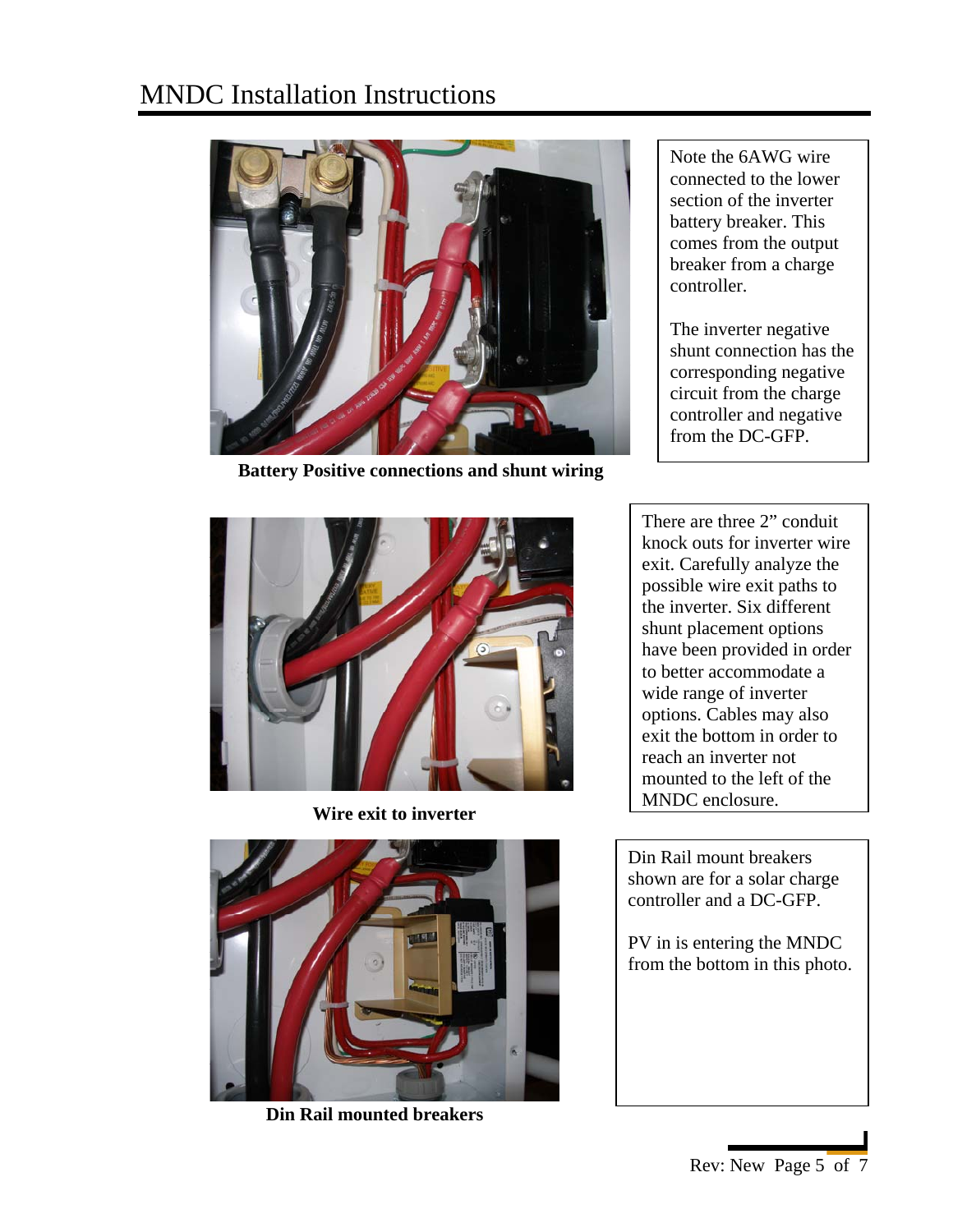

Remove the DC breaker cover to install din rail mount breakers. Insure the yellow tab snaps into place to secure the breakers. Strip wires  $3/8$ " and bend at  $\frac{3}{4}$ " from end. This section is very tight so pay close attention to wire routing. Use cable ties to secure wires in a neatly routed bundle. Lat the cover plate on a flat scrap wood surface and using a flat screw driver blade and hammer, cut the tabs.

 **DC Breakers and Cover** 



 **MNDC uses for various different inverter installations.** 

Rev: New Page 6 of 7